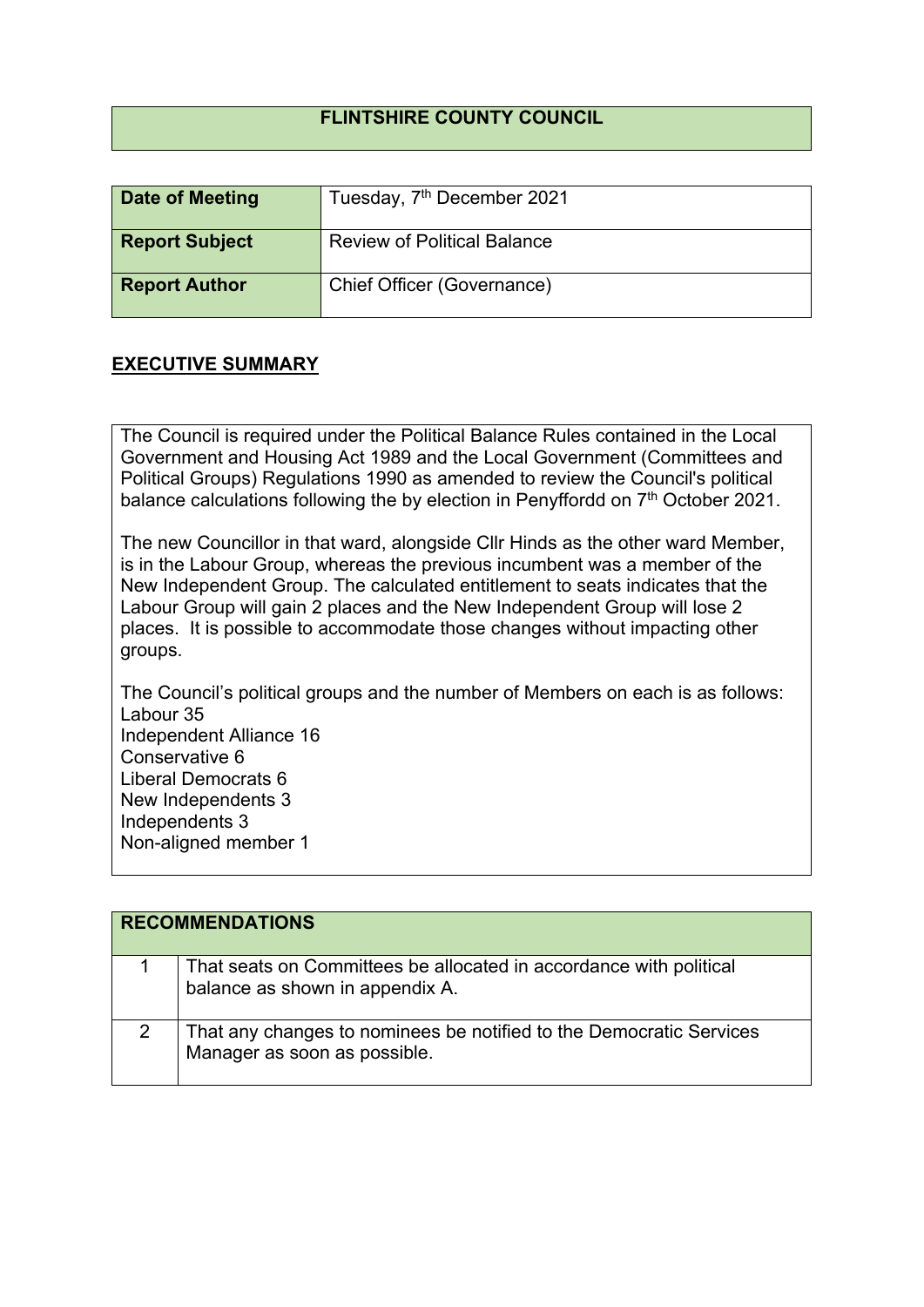| 1.00 | <b>CALCULATION OF POLITICAL BALANCE</b>                                                                                                                                                                                                                                                                                                                                                                                                                                                                               |
|------|-----------------------------------------------------------------------------------------------------------------------------------------------------------------------------------------------------------------------------------------------------------------------------------------------------------------------------------------------------------------------------------------------------------------------------------------------------------------------------------------------------------------------|
| 1.01 | The Council is required, as soon as practicable, after a change in the<br>composition of political groups to recalculate political balance in<br>accordance with the Local Government and Housing Act 1989 and the<br>Local Government (Committees and Political Groups) Regulations<br>1990. Following the by election on the 7 <sup>th</sup> October 2021, I received a<br>request from the Leader of the Labour Group (and Leader of the<br>Council) to recalculate political balance and the allocation of seats. |
| 1.02 | The basis of the statutory requirement is that Committee seats should<br>be allocated to political groups (so far as is practicable) in the same<br>proportion as those groups have to the total membership of the County<br>Council.                                                                                                                                                                                                                                                                                 |
|      | The allocation of seats on Committees to the political groups must<br>recognise that:-                                                                                                                                                                                                                                                                                                                                                                                                                                |
|      | (i) There must be no Committees whereby only one group has all the<br>seats;                                                                                                                                                                                                                                                                                                                                                                                                                                          |
|      | (ii) Where there is a majority group it is entitled to a majority upon every<br>Committee. (This does not apply where the largest group does not<br>have an overall majority);                                                                                                                                                                                                                                                                                                                                        |
|      | (iii) The total number of seats allocated to each political group should be<br>(in so far as is practicable) in the same proportion as those groups'<br>strengths upon the full Council;                                                                                                                                                                                                                                                                                                                              |
|      | (iv) Each Committee should (so far as is practicable) have the same<br>proportional division between political groups as is represented upon<br>the full Council.                                                                                                                                                                                                                                                                                                                                                     |
|      | Thus if a group holds 25% of the total number of Councillors it should<br>have:                                                                                                                                                                                                                                                                                                                                                                                                                                       |
|      | 1) 25% of the overall number of seats on the Council; and<br>2) (if possible) 25% seats on each Committee.                                                                                                                                                                                                                                                                                                                                                                                                            |
|      | These rules are applied in hierarchical order so it is more important to<br>allocate the correct number of seats overall than it is to allocate the<br>correct number of seats on a particular Committee.                                                                                                                                                                                                                                                                                                             |
|      | NB Under the legislation these rules do not apply to either the Cabinet<br>or the Standards Committee.                                                                                                                                                                                                                                                                                                                                                                                                                |
| 1.03 | The political balance calculation is attached as Appendix A. This is one<br>possible lawful allocation seats and other possible allocations may<br>exist.                                                                                                                                                                                                                                                                                                                                                             |
| 1.04 | During the review of the Committee structure in 2019 Group Leaders,<br>on behalf of their members, agreed that it is preferable and beneficial to<br>try and allocate seats in line with Councillors' areas of interest if<br>possible. Where it is possible within the rules the allocation of seats is<br>therefore influenced by known areas of interest/preference.                                                                                                                                               |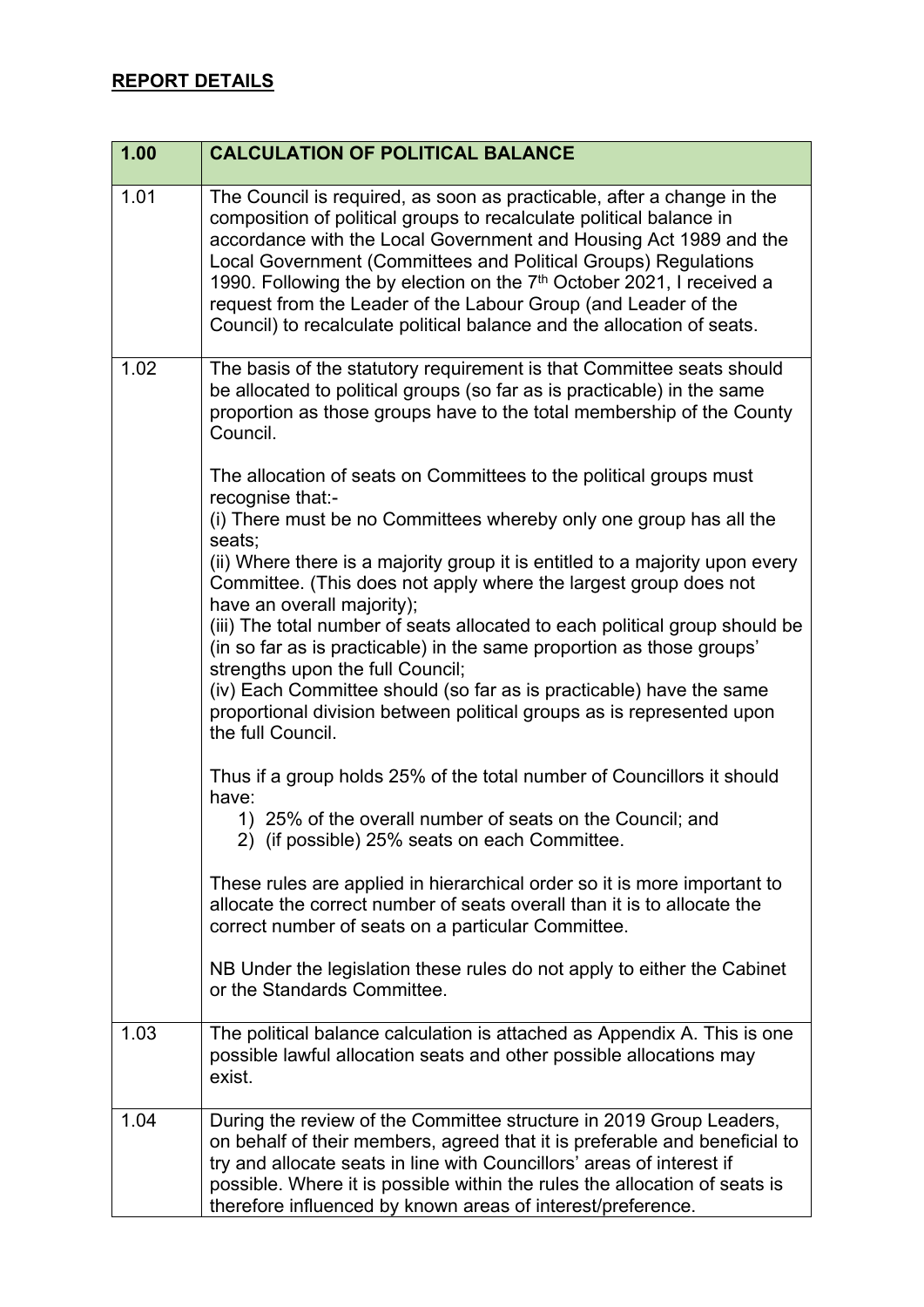| 1.05 | The Labour Group's entitlement to an additional seat on the<br>Constitution and Democratic Services Committee is clear from the<br>calculations. This fits with all the rules outlined above.                                                                                                                                                                                                                                                                                                                                                                                                                                                                                                                                                                                                                                                                                                            |
|------|----------------------------------------------------------------------------------------------------------------------------------------------------------------------------------------------------------------------------------------------------------------------------------------------------------------------------------------------------------------------------------------------------------------------------------------------------------------------------------------------------------------------------------------------------------------------------------------------------------------------------------------------------------------------------------------------------------------------------------------------------------------------------------------------------------------------------------------------------------------------------------------------------------|
| 1.06 | The issue arises with the second seat. On this occasion, the apparent<br>entitlement to seats would suggest that the New Independent Group<br>should lose a seat on the Governance and Audit Committee to the<br>Labour Group. However, that seat is occupied by a Councillor with long<br>experience and a keen interest in the work of that Committee. In order<br>to fulfil the aspiration to allocate seats based on interest, it is suggested<br>that the Labour Group should instead be allocated an extra seat on the<br>Education, Culture and Youth Overview and Scrutiny Committee. This<br>will result in that group being slightly "over represented" on that<br>Committee but it is a possible lawful allocation of seats. The allocation<br>would comply with rule iii in paragraph 1.02 above which, in accordance<br>with the hierarchy, is more important than compliance with rule iv. |
| 1.07 | As there is a possible allocation that would comply with both rules iii<br>and iv the legislation requires that the recommended allocation can only<br>be approved if no councillor votes against it. It is rare (if not unique)<br>that legislation should confer "a power of veto" in this way.                                                                                                                                                                                                                                                                                                                                                                                                                                                                                                                                                                                                        |

| 2.00 | <b>RESOURCE IMPLICATIONS</b>     |
|------|----------------------------------|
| 2.01 | None as a result of this report. |

| 3.00            | <b>CONSULTATIONS REQUIRED / CARRIED OUT</b>                   |
|-----------------|---------------------------------------------------------------|
| $^{\circ}$ 3.01 | Group Leaders consulted on the political balance calculation. |

| 4.00 | <b>RISK MANAGEMENT</b>           |
|------|----------------------------------|
| 4.01 | None as a result of this report. |

| 5.00 | <b>APPENDICES</b>                                         |
|------|-----------------------------------------------------------|
| 5.01 | Appendix A – Political Balance table $7th$ December 2021. |